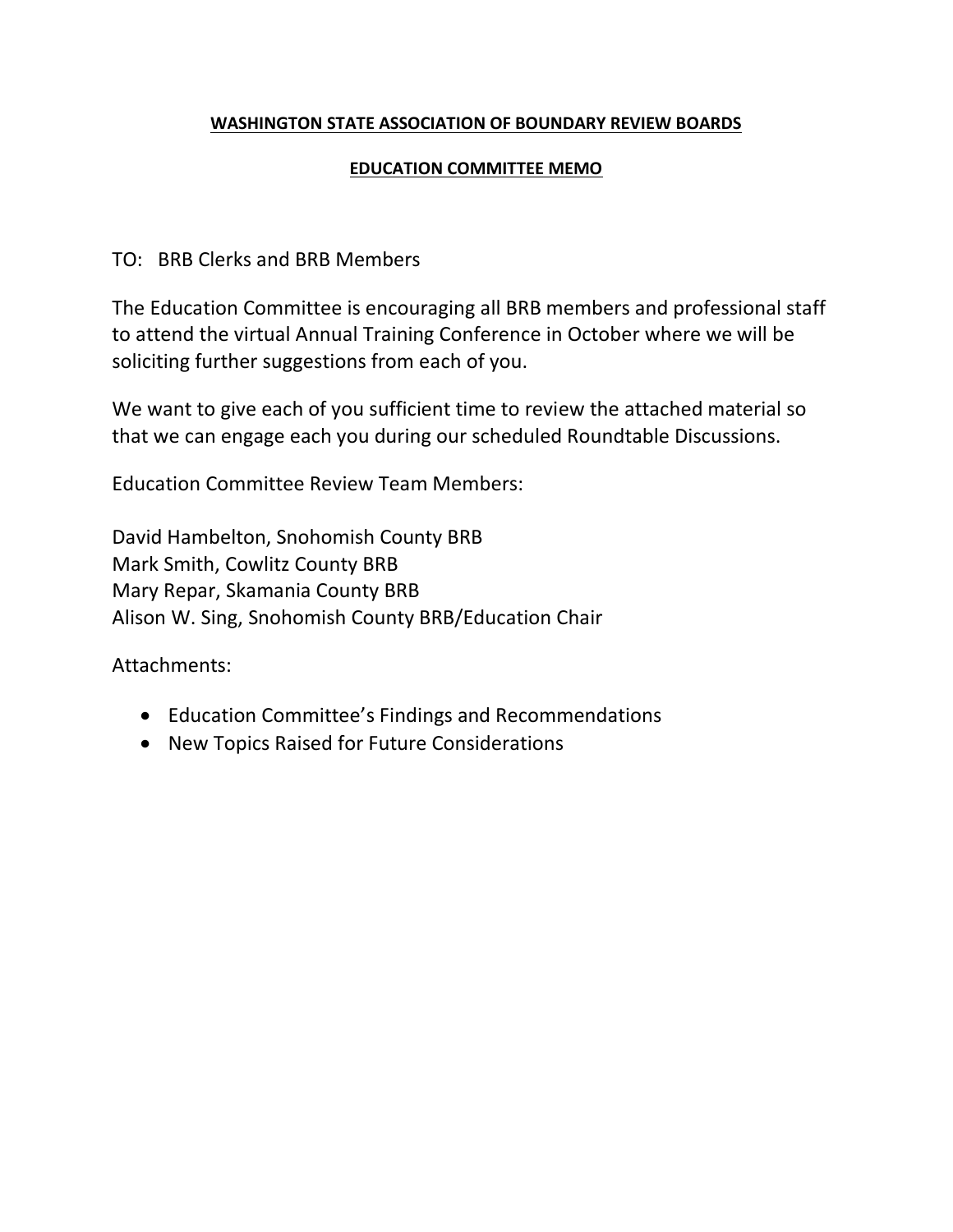## **Washington State Association of Boundary Review Boards**

#### **2021 Training Needs Survey**

#### **Education Committee Findings and Recommendations**

The stated training needs for our Boundary Review Board members and professional staff survey results, recapped by Jay Hamlin, are attached for your information. The Education Committee conducted three separate surveys:

- ❖ New Board Members
- ❖ Experienced Board Members
- ❖ BRB Chief Clerk and staff

The Education Committee captured the essence of critical training needs for each of the above surveys. The WSABRB should develop a plan to address the following:

**1. Consistency:** Current BRB members and staff training is not consistent across BRB entities; aside from the Association annual conference material.

**Recommendation**: Establish the Association web site as the "go to" information destination for all BRB members and staff such as:

- A standardized training program
- BRBs and staff roles and responsibilities
- A "gold standard" education program.
- Question-and-Answer element to provide a "go to" place to seek answers or submit questions for the association to address.
- Standardized sections covering several BRB issues and/or procedural practices
- A process to automatically notify members and staff whenever the web site is updated.
- The web site should replace the need for annual BRB conference notebook
- The web site could link to external resources such as the Municipal Research and Services Center (MRSC) and the Washington State Office of the Attorney General, etc.

The Association should encourage Mentor/Mentee relationships with new and experienced board members either within a county or intra-county among our association membership.

**2. Scripts:** Although some respondents acknowledge that they use some form of a Chair's Script; it is evident, a standardized Chair's Script is not being used by the BRB counties. The Education Committee cannot determine if the scripts uniformly address how public hearings are being conducted; whether the issues of decorum, protocol, processes, and procedures are being used on a consistent basis.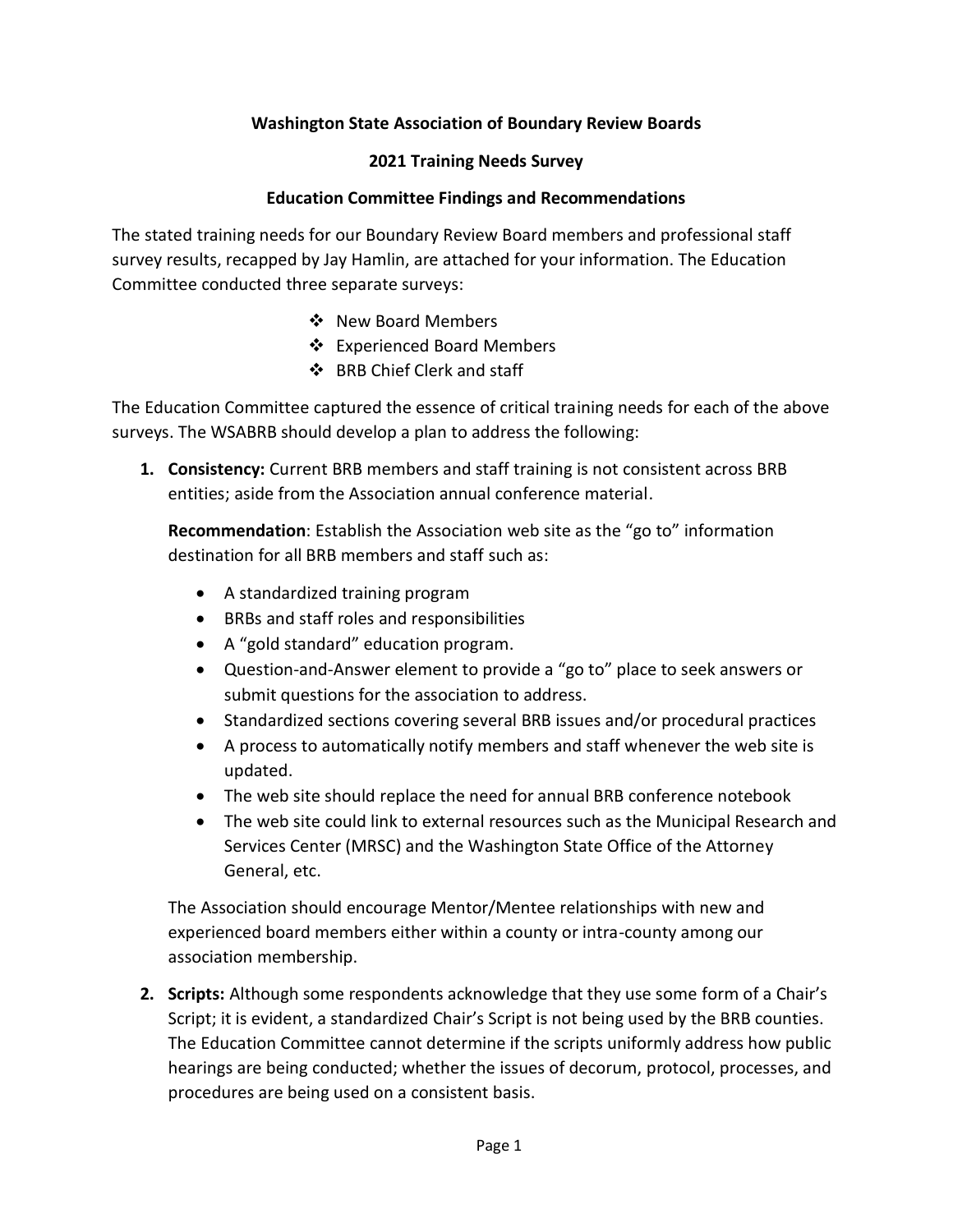**Recommendation:** The Association should develop and adopt a standardized "Chair's Script" that includes references to the RCWs that establishes how BRB decisions should be made to comply with state law. The Chair's Script should be shared with BRB members and staff to allow all members to eventually serve as the board chair. Using a standardized Chair's Script ensures a well-run meeting.

**3. RCWs:** Respondents raised questions related to the applicable RCWs that the board must consider in their decisions. The applicable RCWs are not always identified, referenced or read at the beginning of a hearing to ensure compliance with them. This can lead to procedural errors in the board's final decision.

**Recommendation**: The applicable RCWs should be listed and presented (share on screen) to the public to establish the board's responsibility and legal authority governing their decisions.

**4. Lack of in-house training:** Many BRB Counties do not have in-house training for BRB members and staff. Many rely on the WSABRB annual training conference; however due to time constraints comprehensive training is not provided. This leaves a void throughout the year for BRB member and staff and training. Since the BRBs generally only meet when their jurisdiction is invoked, and a public hearing is scheduled, this provides no dedicated training time.

**Recommendation**: The Association along with the professional staff should collaborate to produce mini-Zoom sessions (similar to YouTube format) that focus on specific issues identified in the survey. These training sessions should be recorded for future access by board members and new staff. These Zoom sessions can be interactive or a one-way presentation that answer specific questions raised by board members.

**5. Legal Advice:** Many board members want information on when to seek legal advice, a process for requesting legal advice, how boards should handle legal citation's that refer to non-Washington state case law or statutes, when a member should recuse themselves, conflict of interest and ex parte communication issues, etc.

**Recommendation:** Since the Boundary Review Board is embodied by law as a Quasi-Judicial body acting on behalf of the county; the Civil Division of the County's Prosecuting Attorney's Office or the county's legal counsel should be enlisted to provide legal advice. It is in the county's best interest to provide such legal services to the BRB to ensure proper procedures are observed and to minimize potential legal appeals of BRB decision.

**6. "Best Management Practices":** *Currently, the State Association has not adopted any statewide "Best Management Practices" standards for our Boundary Review Boards.*

**Recommendation**: The Executive Committee should work to establish best management practices for all boards, staff, and the association.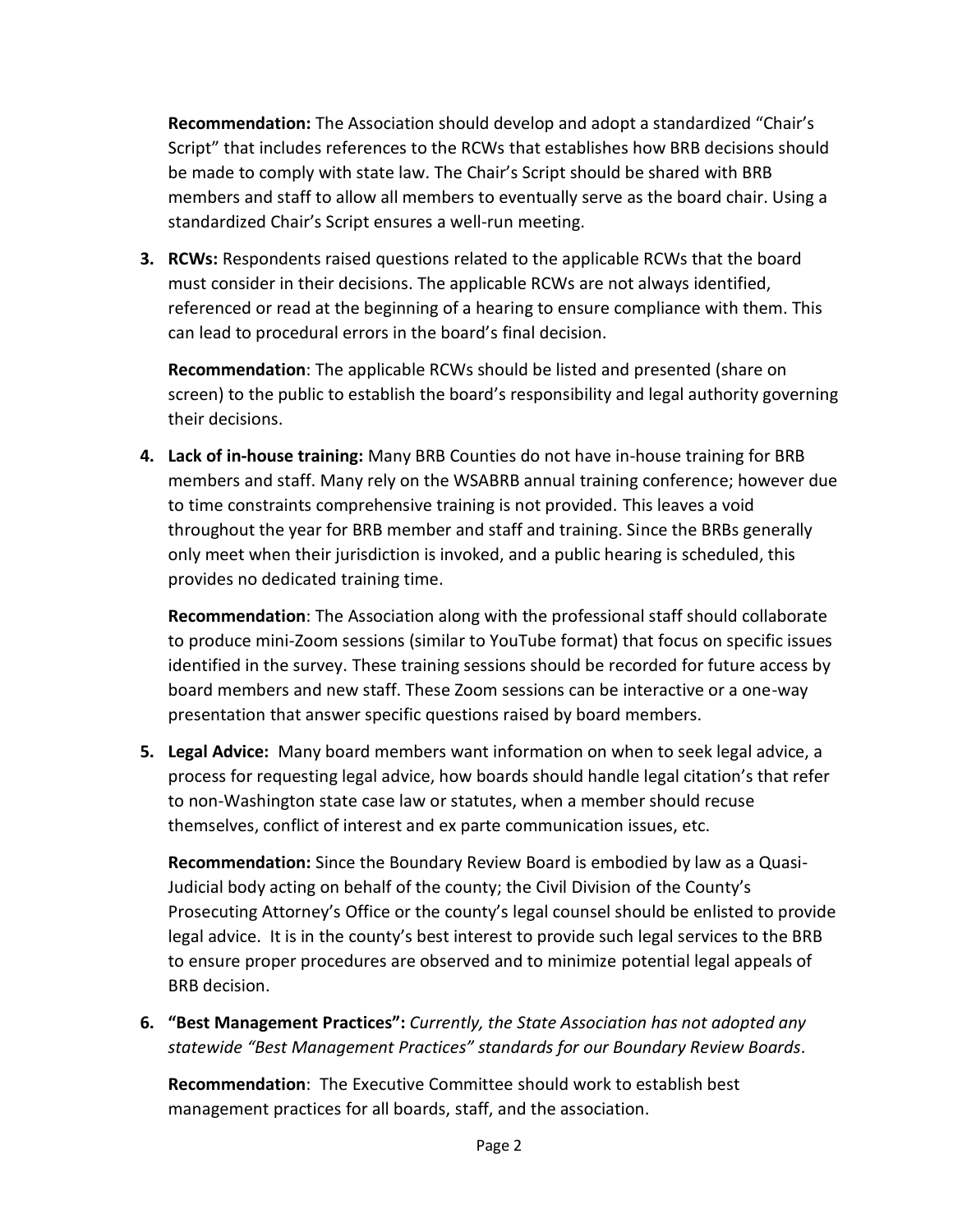**7. Public Meeting Management:** Members indicated that some BRB meeting are disrupted. Our members seek guidance and tools for managing public hearing disruptions by those in attendance.

**Recommendation**: By establishing training, meeting formats and scripts that clearly identify hearing process, that spells out the rules of engagement at the beginning of hearing should minimize disruptive behavior during the public hearing. Additional conflict resolution training tools may be helpful.

The Education Committee acknowledges this is not an all-inclusive list of training issues. Implementation of these recommendations will enhance the association's professionalism value and credibility.

Respectfully submitted by the Education Committee:

- ❖ Dave Hambelton, Snohomish County BRB
- ❖ Mary Repar, Skamania County BRB
- ❖ Mark Smith, Cowlitz County BRB
- ❖ Alison W. Sing, Snohomish County BRB and WSABRB/Education Chair